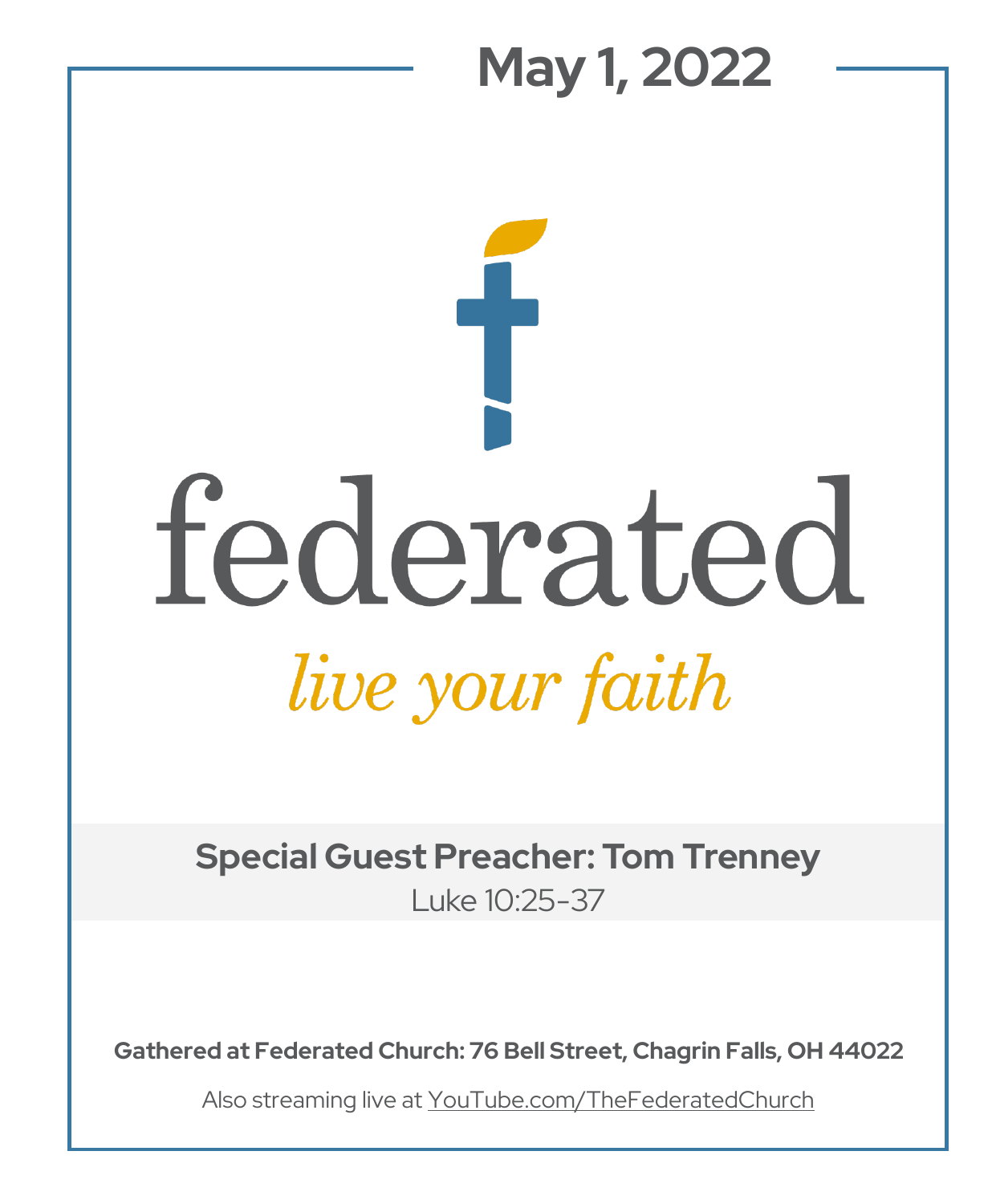

| May 1, 2022    | <b>Third Sunday of Easter</b>                                                                                                                                                                                                                                                                                                                                                                                                                                                                                                                                                          | <b>10 AM</b>               |
|----------------|----------------------------------------------------------------------------------------------------------------------------------------------------------------------------------------------------------------------------------------------------------------------------------------------------------------------------------------------------------------------------------------------------------------------------------------------------------------------------------------------------------------------------------------------------------------------------------------|----------------------------|
|                | Chimes indicate the service is starting, and silence is appreciated to prepare for worship.                                                                                                                                                                                                                                                                                                                                                                                                                                                                                            |                            |
| <b>Prelude</b> | Der Tag, der ist so freudenreich ("Hail the Day, So Rich in Cheer"; J.S. Bach)                                                                                                                                                                                                                                                                                                                                                                                                                                                                                                         | Marcia Snavely, organ      |
|                | <b>Welcome and Announcements</b>                                                                                                                                                                                                                                                                                                                                                                                                                                                                                                                                                       | Rev. Hamilton Throckmorton |
| ****           |                                                                                                                                                                                                                                                                                                                                                                                                                                                                                                                                                                                        |                            |
| <b>Introit</b> | Our Love Can Mend a Broken World (Tom Trenney)<br>Tom Trenney, conductor; Marcia Snavely, piano                                                                                                                                                                                                                                                                                                                                                                                                                                                                                        | Federated Choir;           |
|                | <b>Call to Worship</b> (responsive)<br>One: The world cries to us in its distress. How shall we answer?<br>All: We cannot pass by as though nothing is wrong.<br>One: How shall we answer?<br>All: We cannot become so focused on ourselves that others mean nothing to us.<br>One: How shall we answer?<br>All: We shall be the neighbor in service, reconciliation, and compassion<br>wherever we can. In Jesus' Holy Name.                                                                                                                                                          | Harriett Rogers            |
| *              | <b>Passing of Christ's Peace</b><br>(K-6th grade children dismissed to Sunday School in Room 220)                                                                                                                                                                                                                                                                                                                                                                                                                                                                                      |                            |
|                |                                                                                                                                                                                                                                                                                                                                                                                                                                                                                                                                                                                        |                            |
| *<br>Hymn      | Jesus Loves Me!                                                                                                                                                                                                                                                                                                                                                                                                                                                                                                                                                                        | No. 113                    |
|                | <b>Opening Prayer</b> (unison)<br>Loving God, you came to give honor to the least,<br>those forgotten, overlooked and misjudged.<br>You came to give first place to the last,<br>those left behind, misunderstood and undervalued.<br>You came to give a warm welcome to the lost,<br>those who are orphaned, abandoned and destitute.<br>Help us to be your ears to listen to their cries.<br>Help us to be your voice speaking love and acceptance.<br>Help us to be your feet walking beside those in need.<br>And help us to be your hands to clothe, feed and shelter them. Amen. | Harriett Rogers            |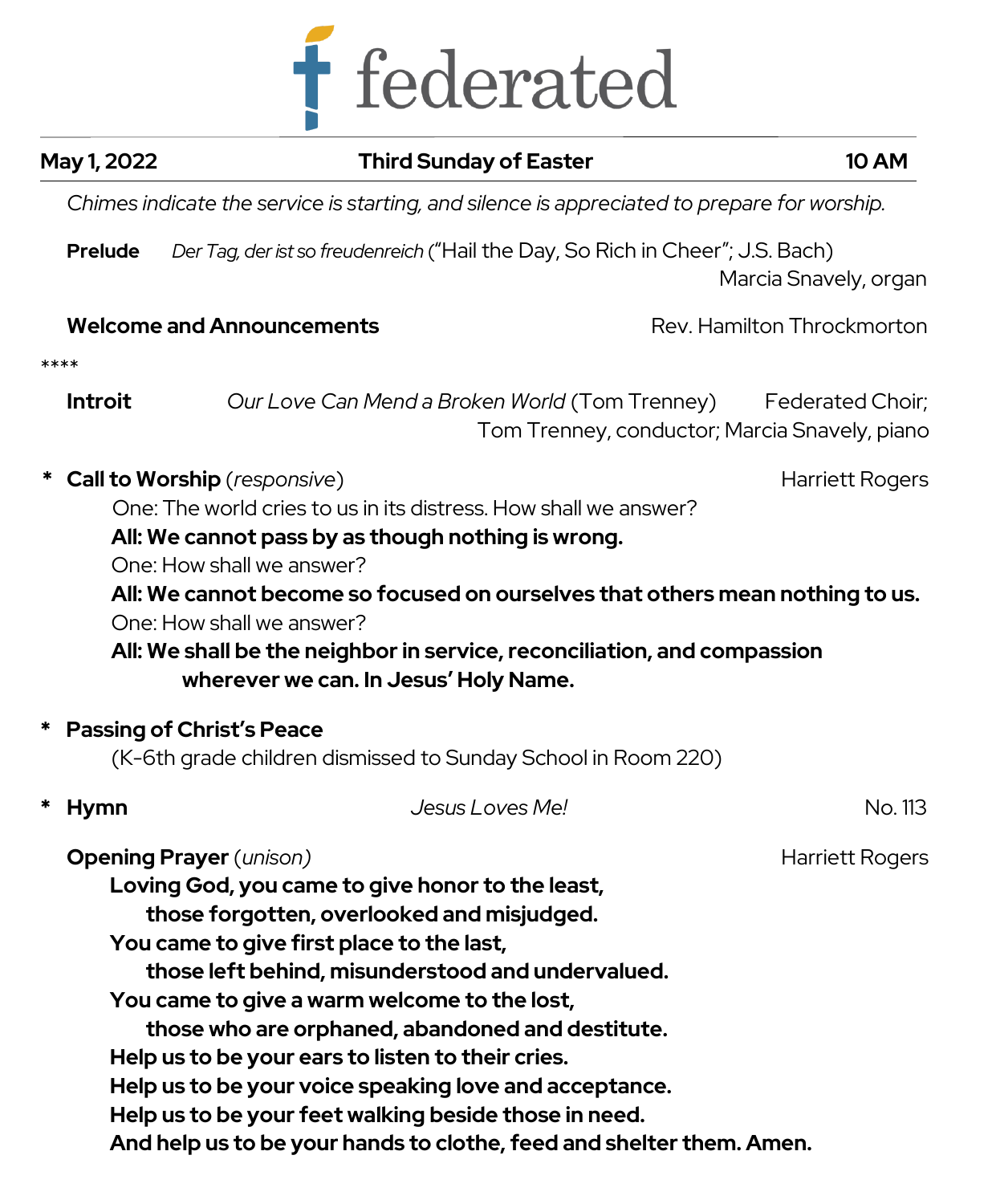|                                                                                                                                                                                                                                                                                                                                                     | <b>Generosity Impact Moment</b>         |                                                                        | Rev. Throckmorton                                |  |
|-----------------------------------------------------------------------------------------------------------------------------------------------------------------------------------------------------------------------------------------------------------------------------------------------------------------------------------------------------|-----------------------------------------|------------------------------------------------------------------------|--------------------------------------------------|--|
|                                                                                                                                                                                                                                                                                                                                                     | <b>Invitation to Generosity</b>         |                                                                        | Rev. Throckmorton                                |  |
|                                                                                                                                                                                                                                                                                                                                                     | Anthem                                  | Living Water (Tom Trenney)                                             | Tom Trenney, conductor;<br>Marcia Snavely, piano |  |
| Prayers of Thanksgiving and Fellowship of Prayer                                                                                                                                                                                                                                                                                                    |                                         |                                                                        | <b>Betsy Wooster</b>                             |  |
| *                                                                                                                                                                                                                                                                                                                                                   | <b>Hymn</b>                             | Jesu, Jesu                                                             | No. 600                                          |  |
|                                                                                                                                                                                                                                                                                                                                                     | <b>Scripture</b>                        | Luke 10:25-37                                                          | Rev. Throckmorton                                |  |
|                                                                                                                                                                                                                                                                                                                                                     | <b>Sermon</b>                           |                                                                        | Tom Trenney                                      |  |
| *                                                                                                                                                                                                                                                                                                                                                   | <b>Hymn</b>                             | In Memory of the Savior's Love                                         | No. 405                                          |  |
|                                                                                                                                                                                                                                                                                                                                                     | Communion                               | Rev. Throckmorton and Betsy Wooster                                    |                                                  |  |
| <b>Communion Music</b> The Old Rugged Cross (arr. Mark Hayes)<br>Marcia Snavely, piano<br><b>Lord's Prayer</b><br>Our Father, who art in heaven, hallowed be thy name.<br>Thy kingdom come, thy will be done, on earth as it is in heaven.<br>Give us this day our daily bread.<br>And forgive us our sins, as we forgive those who sin against us. |                                         |                                                                        |                                                  |  |
| And lead us not into temptation but deliver us from evil.<br>For thine is the kingdom and the power and the glory forever. Amen.                                                                                                                                                                                                                    |                                         |                                                                        |                                                  |  |
| *                                                                                                                                                                                                                                                                                                                                                   | <b>Hymn</b>                             | Sister, Let Me Be Your Servant                                         | No. 490                                          |  |
| ∗                                                                                                                                                                                                                                                                                                                                                   | <b>Benediction</b><br>Rev. Throckmorton |                                                                        |                                                  |  |
|                                                                                                                                                                                                                                                                                                                                                     | <b>Postlude</b>                         | Toccata on "To God Be the Glory" (arr. J. Raney) Marcia Snavely, organ |                                                  |  |
| $\sim$ Departing to Service $\sim$                                                                                                                                                                                                                                                                                                                  |                                         |                                                                        |                                                  |  |

**All worship leaders and musicians have been fully vaccinated.**